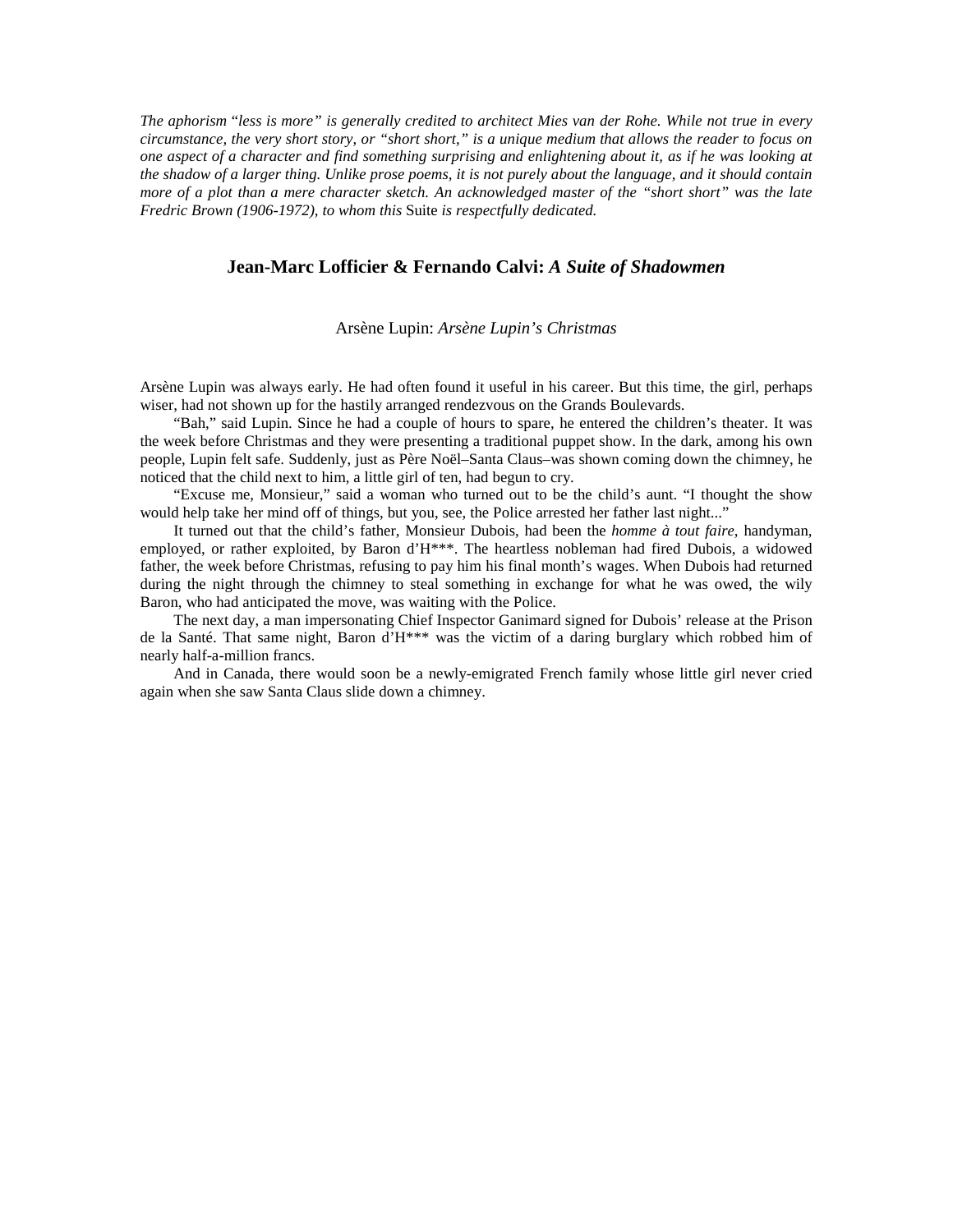# Erik: *Figaro's Children*

Figaro was the only one in the Opéra not afraid of Erik.

Figaro was a cat.

Pardon, Figaro was a *chatte*, a lady cat (in every sense of the word), but it had always been a tradition to name the Opéra's cat Figaro, and gender had not been deemed important enough to upset that tradition.

Every rat the Rat-Catcher did not get was Figaro's to enjoy. She was welcome everywhere, above and below the Opéra.

And, as we said, she was the only resident of that prodigious building who was not afraid of Erik. She purred when he caressed her, came occasionally to visit him, begging for treats (she loved dates) and generally behaved like a proper little lady around him.

There was one man, however, who did not like Figaro: Antoine Manoukian, a *machiniste* who, unbeknownst to Management, raised rabbits in a hutch on the third level. Manoukian thought that Figaro ate his baby rabbits, and truth be told, not all baby rabbit disappearances could be blamed on rats.

When her time came, Figaro had kittens. In those days, the Rue Scribe was a notorious haven for cat dalliances.

Manoukian was prepared to put up with one Figaro, if only because he knew that to do otherwise would mean being ostracized by the rest of the staff, but he could not tolerate a chowder of Figaros.

So, stealthily, he managed to grab all the helpless little kittens and stuff them into a bag, weighing it down with a stone, intending to drown them into the Lake.

Mewling bag in hand, he approached the dark water's edge.

Antoine Manoukian's body was found floating in the Seine the next day. Cause of death: drowning, presumably accidental.

Figaro's children still roam free today below the Opéra. Ask anyone.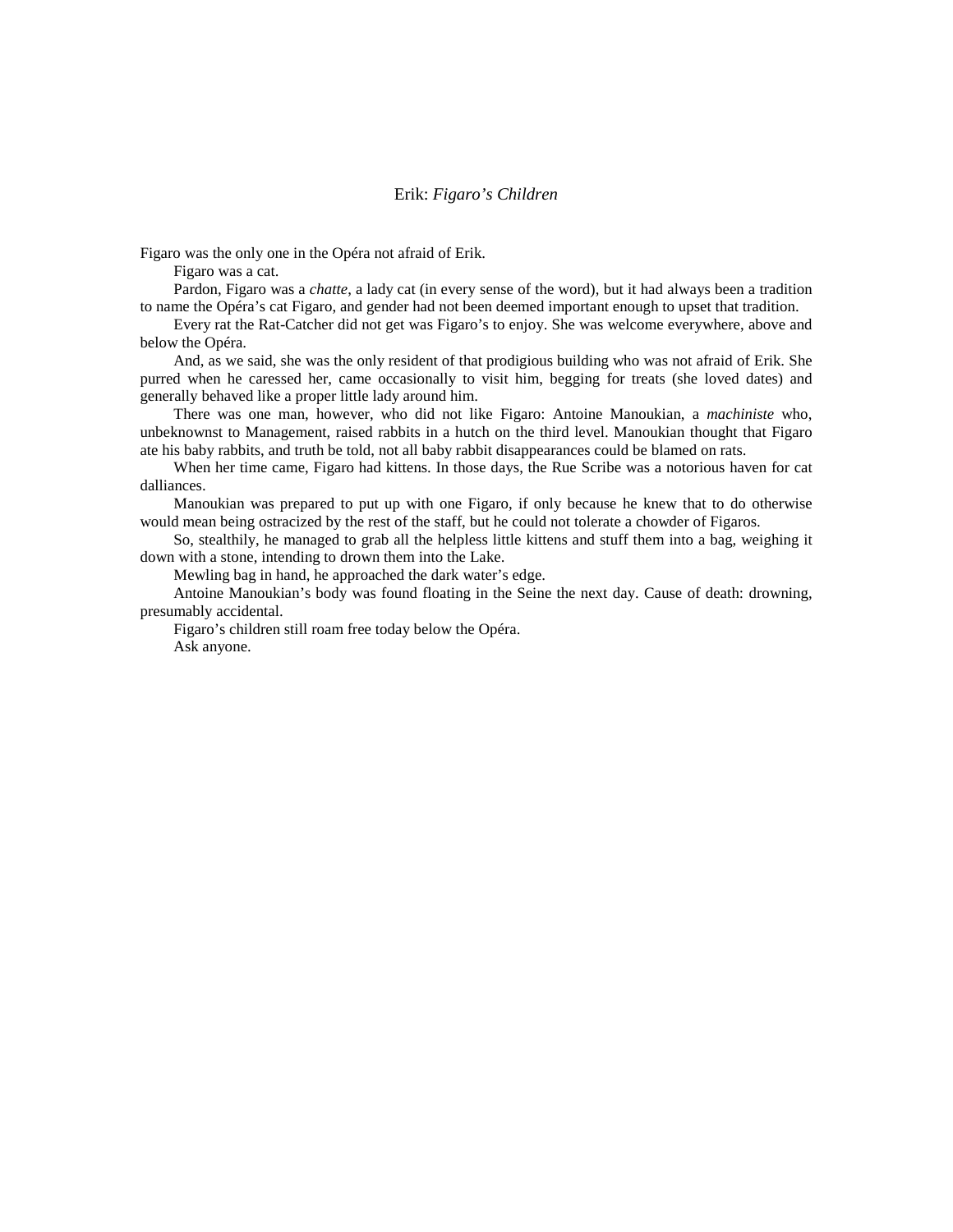## Fantômas: *The Tarot of Fantômas*

"Death. I see Death," said the gypsy fortune-teller laying out the seven major arcana of the Tarot on the table.

"Indeed," said Fantômas, quickly plunging his dagger into the woman's right eye socket.

The body was quickly undressed and stuffed inside the empty box that served as the support for a scratched crystal ball that had seen better days.

Then, dressed in the gypsy's robes, properly made up, a veil partially obscuring his face, Fantômas waited.

Juve and his men had pursued him to the Foire du Trône. By now, they undoubtedly had drawn a cast iron Police cordon around the Fair. Escape was chancy at best.

Fantômas looked at the cards the gypsy had laid on the table before her untimely demise: Death. *Well, we've seen to that*, he thought.

The Fool. Fandor, who had been sent on a wild goose chase down into the Catacombs. Fantômas smiled at the thought of the deadly trap he had set down there. Perhaps, this time, the pesky journalist would not be lucky.

Justice. Juve. Dull, plodding, but relentless. No surprise there.

The Devil in the middle. That would be him. *So far, so good*, he thought. *But how does the Devil get out of jail? Is there a card for that?*

The Wheel of Fortune, the Hanged Man and the House of God, struck by lightning. Fantômas smiled. He swept away the cards. He had the answer he sought!

The fire, which nearly destroyed the Foire du Trône, was attributed to arson. Eight people died, crushed in the panic; a dozen more had to be hospitalized. The fire had started near the Grande Roue. Luckily, it was put out before it could collapse, which would have killed even more people.

Police Commissioner Juve was found hanging by his feet in the snakes' pit inside the Pavilion des Reptiles. Only his knowledge of the ancient Hindu songs of the snake-charmers of Manganiyar had saved his life.

Fantômas remained an unbeliever in the power of the Tarot, but never criticized Lady Beltham anymore for spending her Wednesday afternoons with her astrologer.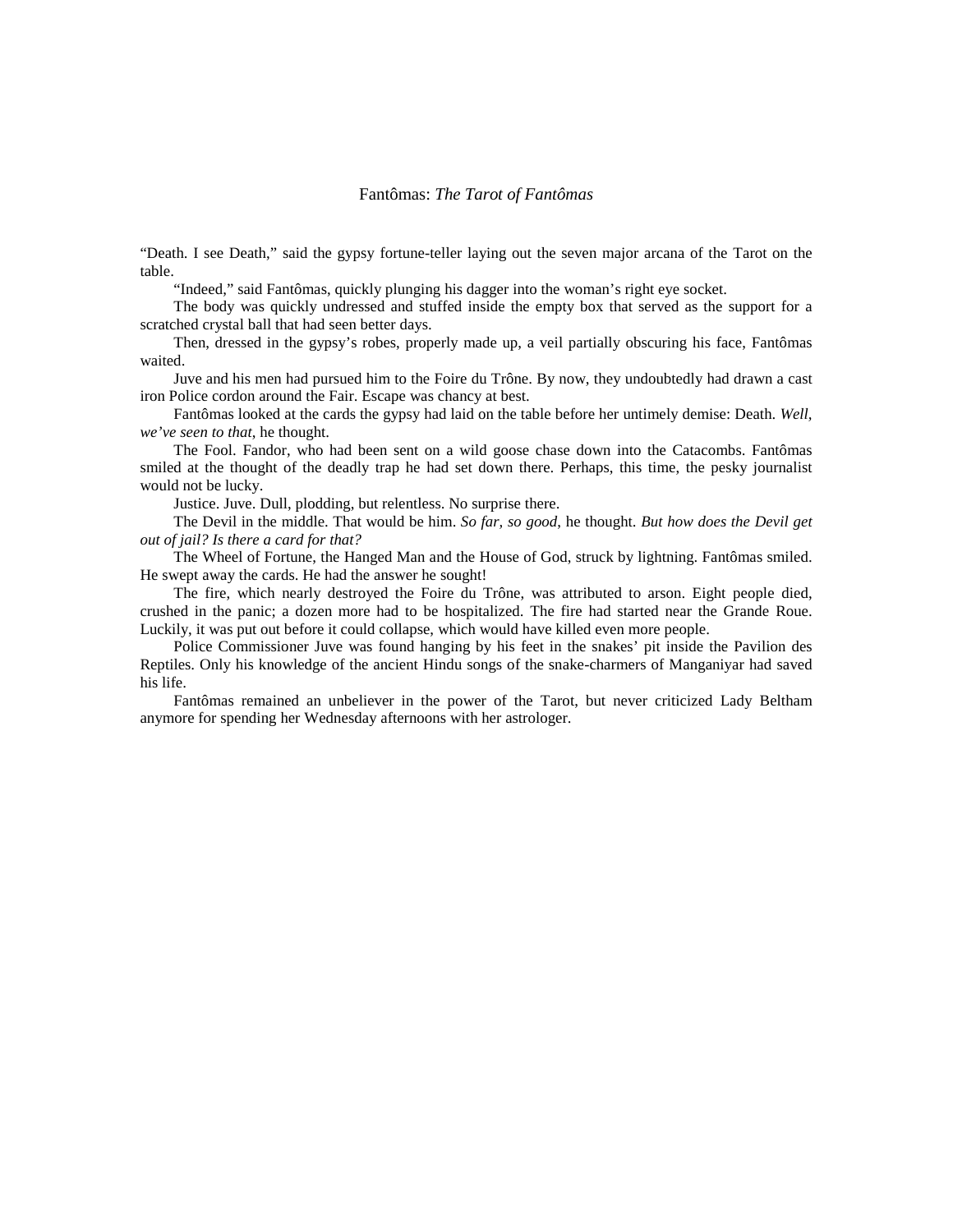## Doc Ardan: *The Star Prince*

"If you please, draw me a dinosaur!"

Francis Ardan looked at the golden-haired boy. He was dressed in an operetta-style costume, wearing a long blue coat, white shirt, pants and shiny boots. The aviator had been forced to make an emergency landing in this deserted part of the Western Sahara and was busy repairing the engine when, suddenly, the boy had appeared out of nowhere.

"What are you doing here?" asked Ardan.

"If you please, draw me a dinosaur," asked the boy.

It seemed churlish to refuse. Ardan took out his logbook and pencil and began drawing.

"Who are you?" he asked.

"I come from above," said the boy, pointing at the starry sky. "I am so bored up there."

"How did you come here?"

"It is difficult. And very painful. When I leave, I die a little. So I only come when someone is around. I can only come here because that's where they are. The machines."

"The machines?"

"They're buried deep in the sand. There used to be a sea here, and dinosaurs and other children with whom I could play. But everything is gone now. And I am all alone."

Ardan had finished the drawing. He gave it to the boy.

"It is very beautiful," he said. "Just as I remember them. Thank you. I will treasure it forever. It was worth it."

"Can't you come more often? Reach other people?" asked Ardan. "There is so much we could learn from you."

"I don't have enough power. I'm sorry. I'm only a very little star," said the boy, as his made-up body slowly began to crumble into dust, mingling with the sand that covered the ancient machines.